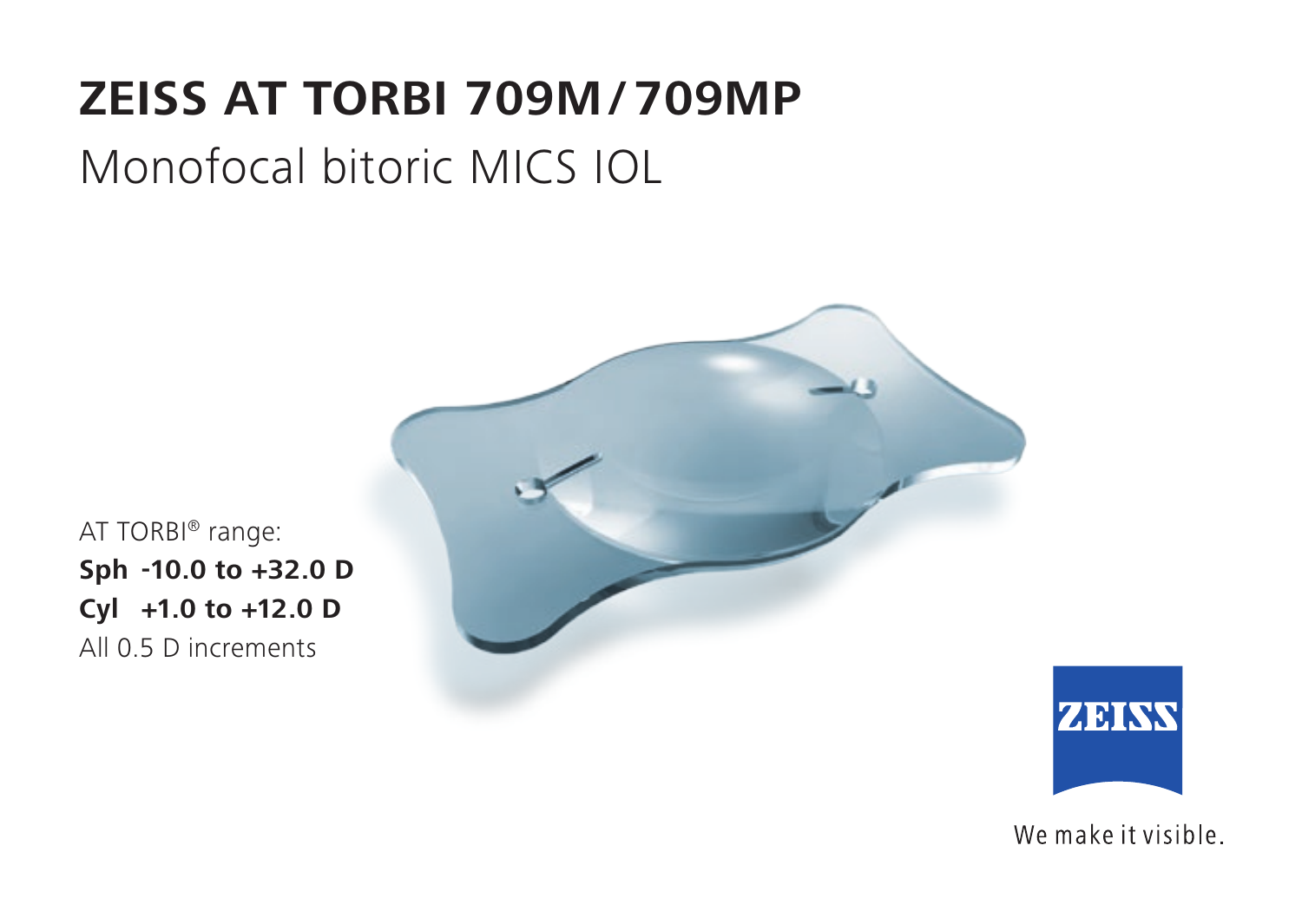

## **ZEISS AT TORBI 709M / 709MP**

## **Fast delivery** in 1-2 working days: **Sph +6.0 to +30.0 D Cyl +1.0 to +6.0 D**

Fast delivery for the preloaded AT TORBI 709MP is available Sph  $+6.0$  to  $+28.0$  D and Cyl  $+1.0$  to  $+4.0$  D.

Fast delivery provides next day service to most areas if ordered before the cut-off time. Allow 35 days for toric IOLs outside the fast delivery range. Contact your ZEISS IOL customer service regarding your specific delivery lead times.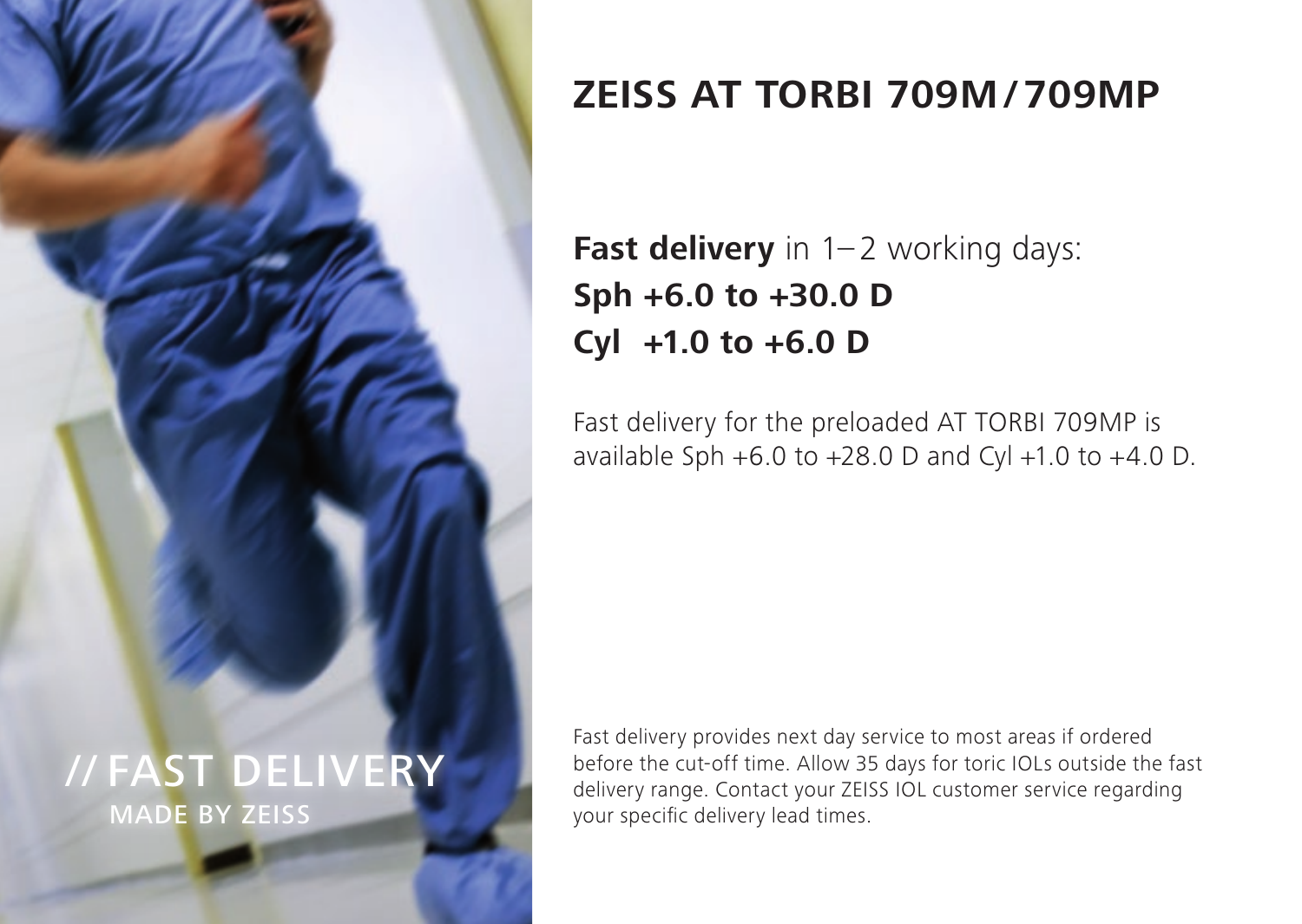## Injector Correlation Chart

| Sphere powers (D):                       | $-10.0$ to $+28.0$                                                                                                                                               | $+28.5$ to $+32.0$                                                                           |              |
|------------------------------------------|------------------------------------------------------------------------------------------------------------------------------------------------------------------|----------------------------------------------------------------------------------------------|--------------|
| AT TORBI 709MP<br>preloaded              | BLUEMIXS <sup>®</sup> 180 injector set<br>Cylinder $+1.0$ to $+4.0$ D                                                                                            | Not available                                                                                |              |
| AT TORBI 709M<br>single use<br>injectors | VISCOJECT™-BIO 1.8<br>injector and cartridge set<br>Cylinder $+1.0$ to $+4.0$ D                                                                                  | VISCOJECT-BIO 2.2<br>injector and cartridge set*<br>Cylinder $+1.0$ to $+12.0$ D             | N602<br>N602 |
| AT TORBI 709M<br>reusable<br>injectors   | AT. Shooter A2-2000 injector<br>with <b>ACM2</b> cartridge or<br>AT. Shooter A1-2000 injector with<br>VISCOJECT-BIO 1.8 cartridge<br>Cylinder $+1.0$ to $+4.0$ D | AT. Shooter A1-2000 injector<br>VISCOJECT-BIO 2.2 cartridge*<br>Cylinder $+1.0$ to $+12.0$ D |              |
|                                          |                                                                                                                                                                  | *Can also he used with spherical power lower than 29 E D                                     |              |

\*Can also be used with spherical power lower than 28.5 D

| Z CALC <sup>®</sup> : precise ZEISS toric IOL calculations. | Username: |  |
|-------------------------------------------------------------|-----------|--|
| Go to https://zcalc.meditec.zeiss.com                       | Password: |  |